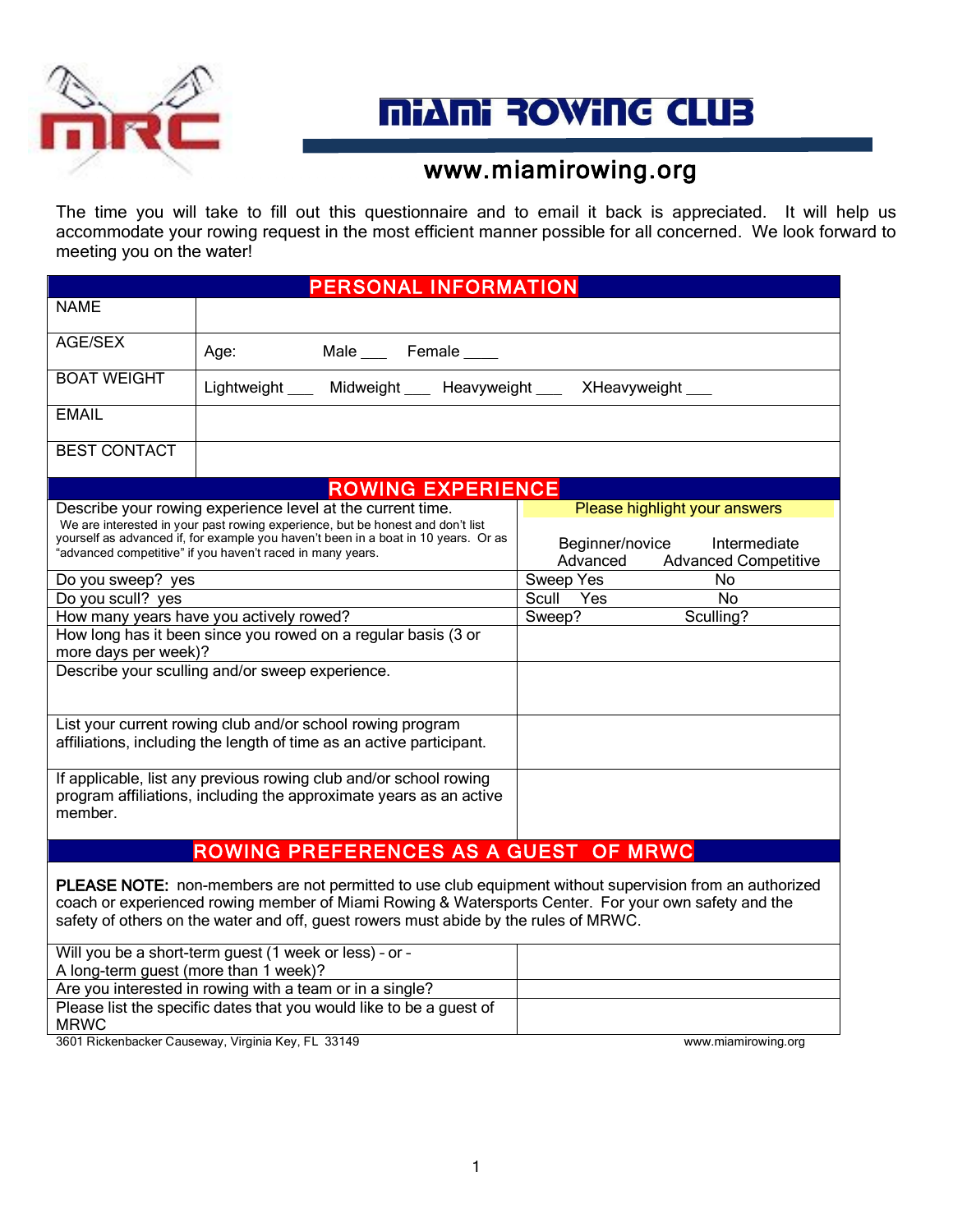

# **MIANI ROWING CLUB**

### www.miamirowing.org

### **Release of Liability**

IN CONSIDERATION of being given the opportunity to participate in any USRowing activity, including scheduled, supervised club activities, and registered regattas, during the policy term 12/31/06 – 12/31/07, I, for myself, my personal representatives, assigns, heirs, and next of kin.

1. ACKNOWLEDGE, agree and represent that I understand the nature of Rowing Activities, both on water and land based, and that I am qualified, in good health, and in proper physical condition to participate in such Activity.

2. FULLY UNDERSTAND that: (a.) ROWING ACTIVITIES INVOLVE RISKS AND DANGERS of serious bodily injury, including permanent disability, paralysis and death ("Risks"); (b.) these Risks and dangers may be caused by my own actions, or inactions, the actions or inactions of others participating in the Activity, the condition in which the Activity takes place, or the negligence of the Release named below; (c.) there may be other risks and social and economic losses either not known to me or not readily foreseeable at this time; and I FULLY ACCEPT AND ASSUME ALL SUCH RISKS AND ALL RESPONSIBILITY FOR LOSSES, COSTS, AND DAMAGES I incur as a result of my participation in the Activity.

3. AGREE AND WARRANT that I will examine and inspect each Activity in which I take part as a member of USRowing and that, if I observe any condition which I consider to be unacceptably hazardous or dangerous, I will notify the proper authority in charge of the Activity and will refuse to take part in the Activity until the condition has been corrected to my satisfaction.

4. HEREBY RELEASE, discharge, and covenant not to sue USRowing, the Club, the Regatta, their administrators, directors, agents, officers, volunteers and employees, other participating regatta organizers, any sponsors, advertisers, and if applicable, owners and lessors of premises, on which the Activity takes place, (each considered one of the Releases herein) from all liability, claims, demands, losses or damages on my account caused or alleged to be caused in whole or in part by the negligence of the Release or otherwise, including negligent rescue operations; and I further agree that if, despite this release and waiver of liability, assumption of risk, and indemnity agreement, I, or anyone on my behalf, makes a claim against any of the Releases, I WILL INDEMNIFY, SAVE AND HOLD HARMLESS each of the Releases from any litigation expenses, attorney fees, loss, liability, damage, or cost which any may incur as a result of such claim, to the fullest extent permitted by law.

I have read this agreement, fully understand its terms, understand that I have given up substantial rights by signing it and have signed it freely and without any inducement or assurance of any nature and intend it to be a complete and unconditional release of all liability to the greatest extent allowed by law and agree that if any portion of this agreement is held to be invalid, the balance, notwithstanding, shall continue in full force and effect.

|             | . .                                                         |            |
|-------------|-------------------------------------------------------------|------------|
| Address:    | <u> 1989 - Johann Stein, Amerikaansk politiker (* 1958)</u> |            |
|             |                                                             |            |
| <b>CITY</b> | <b>STATE</b>                                                | <b>ZIP</b> |
| Phone:      | Date:                                                       |            |

### Printed Name of Guest Rower/US Rowing # if available: Guest Rower's Signature:

#### Organization, if applicable:

#### PARENTAL CONSENT (if guest rower is under the age of 18).

AND I, the minor's parent and/or legal guardian, understand the nature of rowing activities and the minor's experience and capabilities and believe the minor to be qualified to participate in such activity. I hereby release, discharge, covenant not to sue, and AGREE TO INDEMNIFY AND SAVE AND HOLD HARMLESS each of the Releases from all liability, claims, demands, losses, or damages on the minor's account caused or alleged to be caused in whole or part by the negligence of the Releases or otherwise, including negligent rescue operations, and further agree that if, despite this release, I, the minor, or anyone on the minor's behalf makes a claim against any of the above Release, I WILL INDEMNIFY, SAVE, AND HOLD HARMLESS each of the Releases from any litigation expenses, attorney fees, loss liability, damage, or cost any may incur as the result of any such claim, to the fullest extent permitted by law.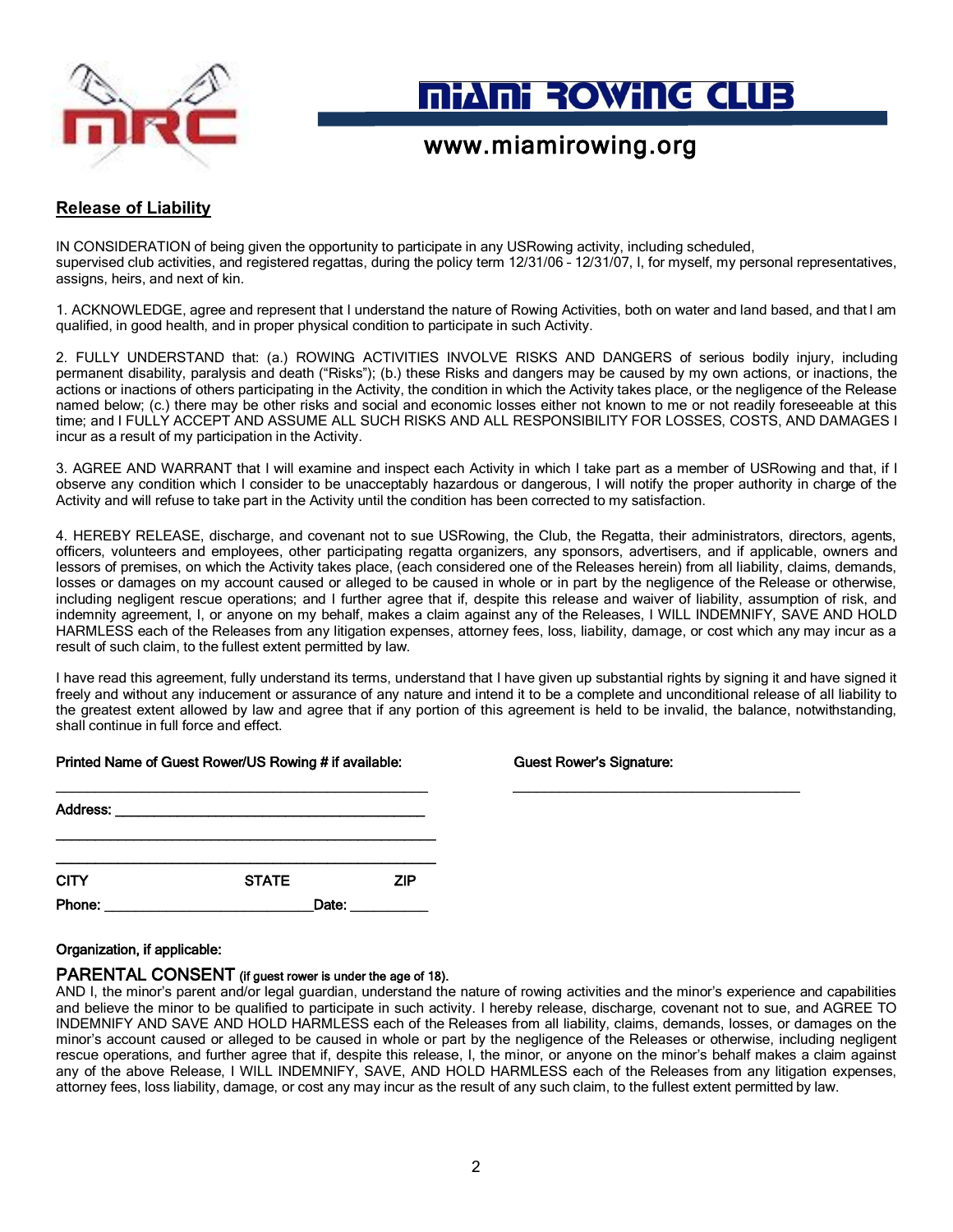

# **MiANi ROWING CLUB**

| <b>SWIMMING REQUIREMENT</b>                                                                                                                                                                                                                                                                                                                                                                                                                                                                                                                                                                                                                                                                                                                                                                                                                                                                                                |           |  |  |  |  |
|----------------------------------------------------------------------------------------------------------------------------------------------------------------------------------------------------------------------------------------------------------------------------------------------------------------------------------------------------------------------------------------------------------------------------------------------------------------------------------------------------------------------------------------------------------------------------------------------------------------------------------------------------------------------------------------------------------------------------------------------------------------------------------------------------------------------------------------------------------------------------------------------------------------------------|-----------|--|--|--|--|
| I, the undersigned, can tread water for 15 minutes and swim 200 yards.                                                                                                                                                                                                                                                                                                                                                                                                                                                                                                                                                                                                                                                                                                                                                                                                                                                     |           |  |  |  |  |
| Signature                                                                                                                                                                                                                                                                                                                                                                                                                                                                                                                                                                                                                                                                                                                                                                                                                                                                                                                  | Date      |  |  |  |  |
| Please print your name                                                                                                                                                                                                                                                                                                                                                                                                                                                                                                                                                                                                                                                                                                                                                                                                                                                                                                     |           |  |  |  |  |
| <b>GUEST REGISTRY EXCHANGE</b>                                                                                                                                                                                                                                                                                                                                                                                                                                                                                                                                                                                                                                                                                                                                                                                                                                                                                             |           |  |  |  |  |
| The rowing community is friendly and gets around. We love to have fellow rowers visit us in Miami and we hope<br>that you would like to have Miami rowers visit you if the opportunity arises.                                                                                                                                                                                                                                                                                                                                                                                                                                                                                                                                                                                                                                                                                                                             |           |  |  |  |  |
| May we have your permission to list you and your club or<br>rowing organization on our Guest Registry Exchange?                                                                                                                                                                                                                                                                                                                                                                                                                                                                                                                                                                                                                                                                                                                                                                                                            | Yes<br>No |  |  |  |  |
| If you grant permission, please provide the name of your<br>club or organization, the address and the best way for a<br>Miami rower to contact you and the club to make<br>arrangements to row as a guest.                                                                                                                                                                                                                                                                                                                                                                                                                                                                                                                                                                                                                                                                                                                 |           |  |  |  |  |
| Please list any other information that you feel would be<br>helpful for MRWC to show with your registration.                                                                                                                                                                                                                                                                                                                                                                                                                                                                                                                                                                                                                                                                                                                                                                                                               |           |  |  |  |  |
| <b>WHAT'S NEXT?</b>                                                                                                                                                                                                                                                                                                                                                                                                                                                                                                                                                                                                                                                                                                                                                                                                                                                                                                        |           |  |  |  |  |
| 1. Please email pages 1-3 to info@miamirowing.org or Miami Rowing Club <office.miamirowing@gmail.com><br/>(page 4, is your guide to our water traffic pattern)<br/>You will be contacted at the "best contact" you listed on page 1 and a time to meet with either an authorized<br/>2.<br/>coach or an experienced MRWC rower will be arranged,<br/>Directions to the boathouse may be found on MWRC website www.miamirowing.org<br/>3.<br/>Please bring copies of pages 2, 3 and 4 with you on your first visit. These pages contain your release of<br/>4.<br/>liability and swimming requirement sign-offs and are needed for our records. Page 4 is the traffic pattern.<br/>Once at the boathouse you will be instructed on our traffic pattern, equipment care and maintenance and<br/>5.<br/>log book procedures.<br/>We'll try to have wonderful water and weather for you!<br/>6.</office.miamirowing@gmail.com> |           |  |  |  |  |
| PLEASE NOTE:<br>Like most rowing clubs, we are staffed by volunteers. Please have patience if we can't respond as quickly<br>as we and you would like. Business and family obligations sometimes impact our ability to get back to you<br>immediately.<br>Please allow us at least a few days to make your guest rowing arrangements. We most likely will not be able<br>$\bullet$<br>to accommodate you if we receive your guest request on Thursday or Friday for a Saturday row.                                                                                                                                                                                                                                                                                                                                                                                                                                        |           |  |  |  |  |
| Approved by:                                                                                                                                                                                                                                                                                                                                                                                                                                                                                                                                                                                                                                                                                                                                                                                                                                                                                                               | Date:     |  |  |  |  |

MRWC member name and signature